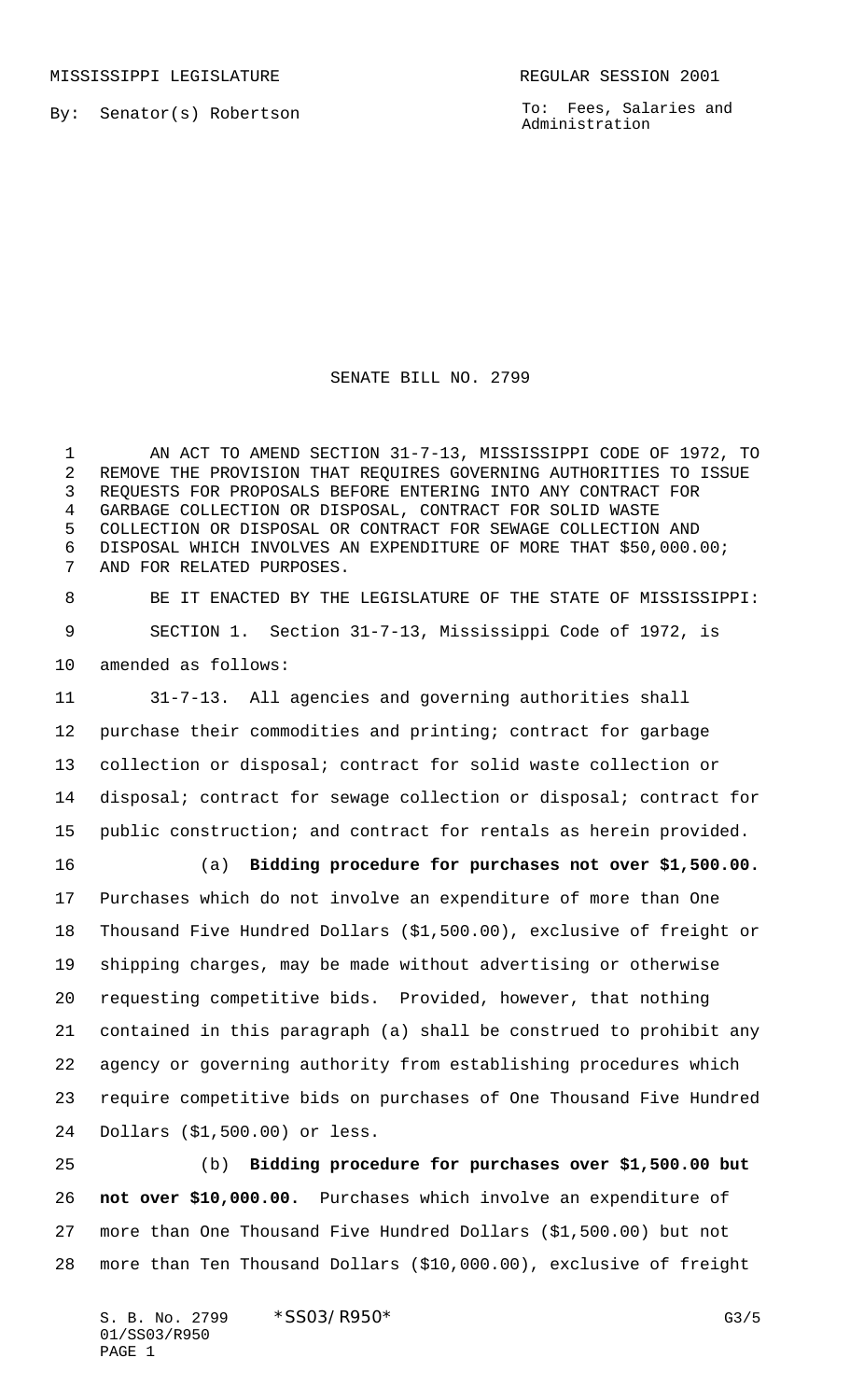and shipping charges may be made from the lowest and best bidder without publishing or posting advertisement for bids, provided at least two (2) competitive written bids have been obtained. Any governing authority purchasing commodities pursuant to this paragraph (b) may authorize its purchasing agent, or his designee, with regard to governing authorities other than counties, or its purchase clerk, or his designee, with regard to counties, to accept the lowest and best competitive written bid. Such authorization shall be made in writing by the governing authority and shall be maintained on file in the primary office of the agency and recorded in the official minutes of the governing authority, as appropriate. The purchasing agent or the purchase clerk, or their designee, as the case may be, and not the governing authority, shall be liable for any penalties and/or damages as may be imposed by law for any act or omission of the purchasing agent or purchase clerk, or their designee, constituting a violation of law in accepting any bid without approval by the governing authority. The term "competitive written bid" shall mean a bid submitted on a bid form furnished by the buying agency or governing authority and signed by authorized personnel representing the vendor, or a bid submitted on a vendor's letterhead or identifiable bid form and signed by authorized personnel representing the vendor. Bids may be submitted by facsimile, electronic mail or other generally accepted method of information distribution. Bids submitted by electronic transmission shall not require the signature of the vendor's representative unless required by agencies or governing authorities.

S. B. No. 2799 \*SS03/R950\* 01/SS03/R950 PAGE 2 (c) **Bidding procedure for purchases over \$10,000.00.** (i) **Publication requirement**. Purchases which involve an expenditure of more than Ten Thousand Dollars (\$10,000.00), exclusive of freight and shipping charges may be made from the lowest and best bidder after advertising for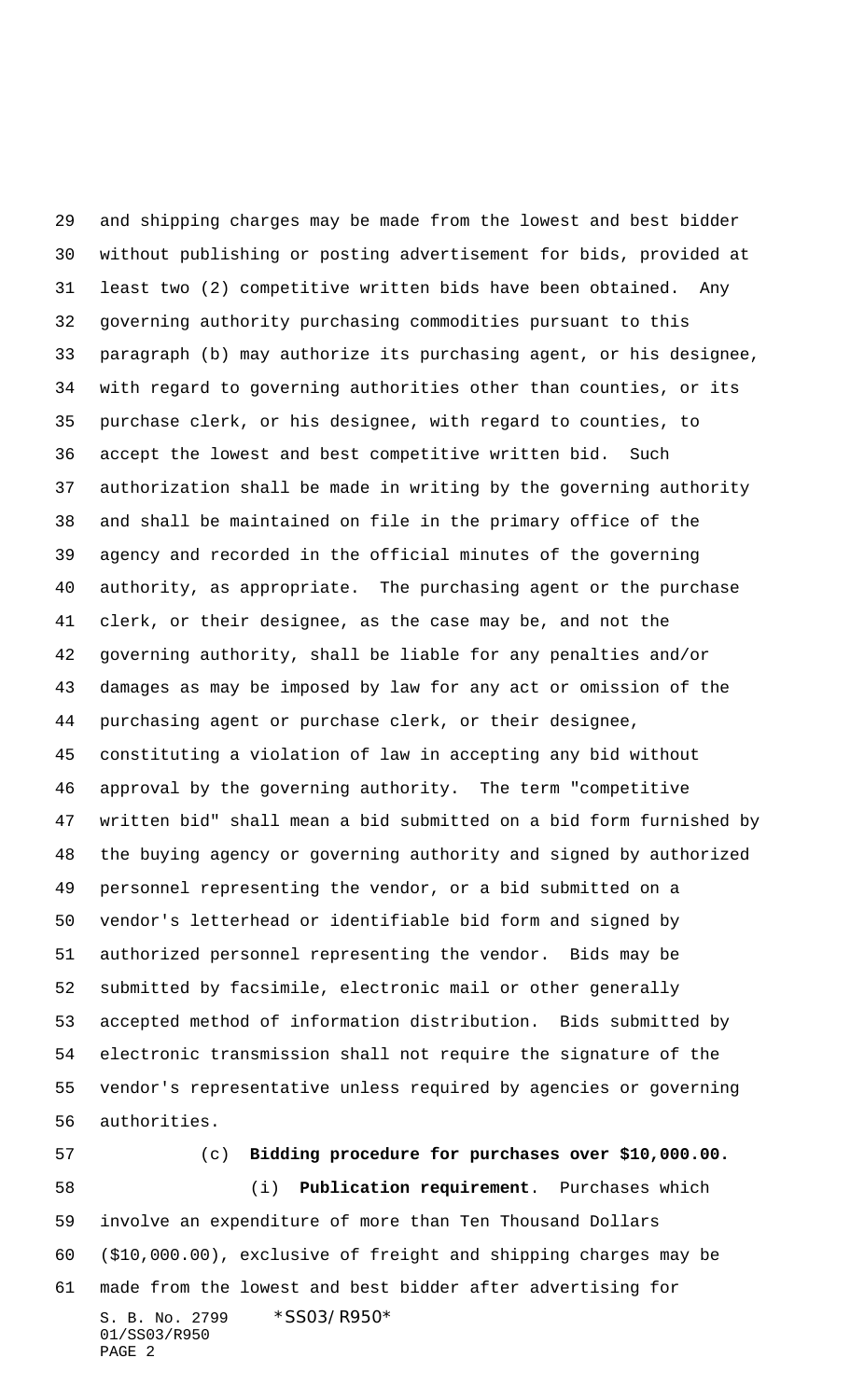S. B. No. 2799 \* SS03/R950\* 01/SS03/R950 PAGE 3 competitive sealed bids once each week for two (2) consecutive weeks in a regular newspaper published in the county or municipality in which such agency or governing authority is located. The date as published for the bid opening shall not be less than seven (7) working days after the last published notice; however, if the purchase involves a construction project in which the estimated cost is in excess of Fifteen Thousand Dollars (\$15,000.00), such bids shall not be opened in less than fifteen (15) working days after the last notice is published and the notice for the purchase of such construction shall be published once each week for two (2) consecutive weeks. The notice of intention to let contracts or purchase equipment shall state the time and place at which bids shall be received, list the contracts to be made or types of equipment or supplies to be purchased, and, if all plans and/or specifications are not published, refer to the plans and/or specifications on file. If there is no newspaper published in the county or municipality, then such notice shall be given by posting same at the courthouse, or for municipalities at the city hall, and at two (2) other public places in the county or municipality, and also by publication once each week for two (2) consecutive weeks in some newspaper having a general circulation in the county or municipality in the above provided manner. On the same date that the notice is submitted to the newspaper for publication, the agency or governing authority involved shall mail written notice to, or provide electronic notification to the main office of the Mississippi Contract Procurement Center that contains the same information as that in the published notice. (ii) **Bidding Process Amendment Procedure**. If all plans and/or specifications are published in the notification, then the plans and/or specifications may not be amended. If all plans and/or specifications are not published in the notification, then amendments to the plans/specifications, bid opening date, bid opening time and place may be made, provided that the agency or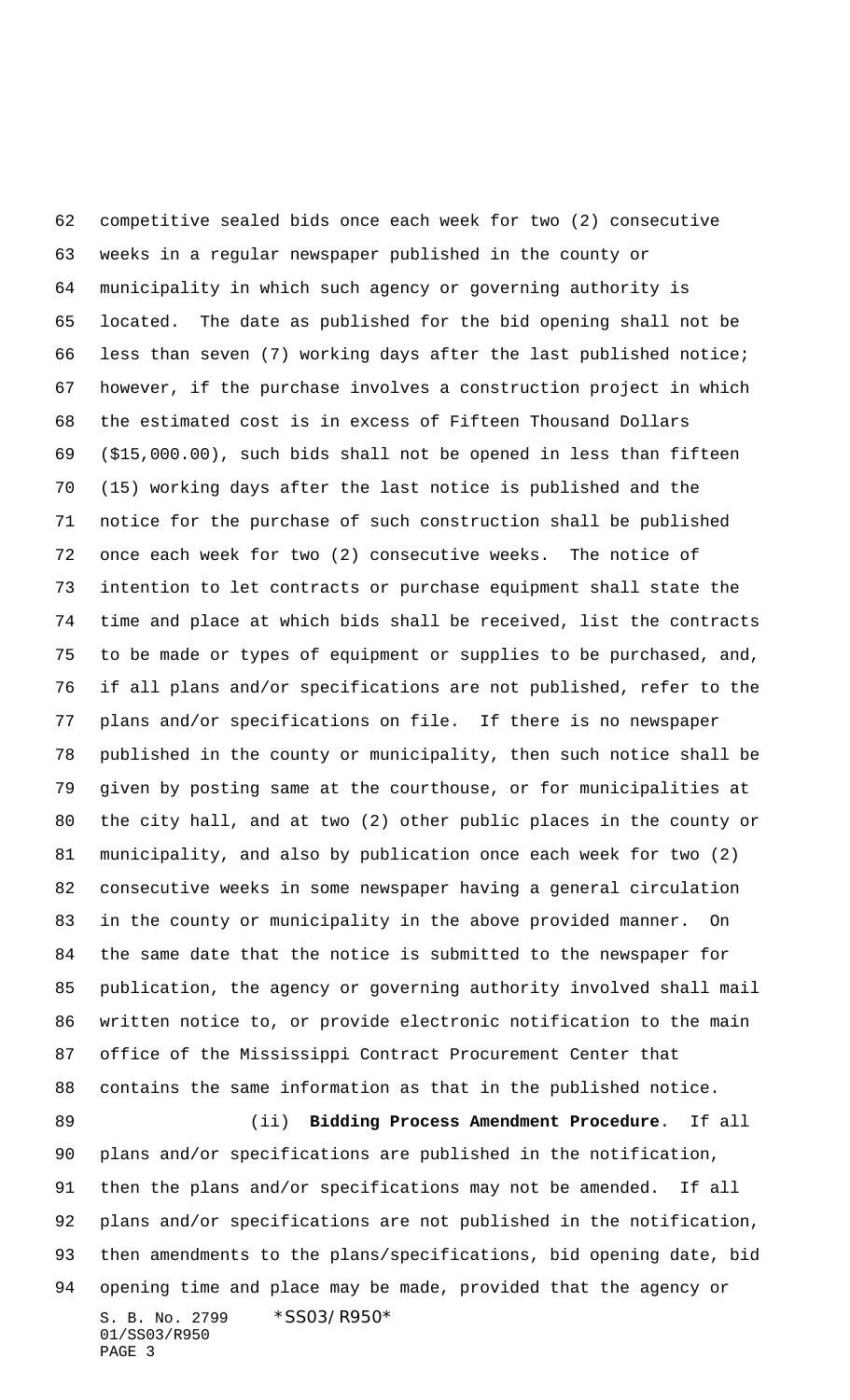governing authority maintains a list of all prospective bidders who are known to have received a copy of the bid documents and all such prospective bidders are sent copies of all amendments. This notification of amendments may be made via mail, facsimile, electronic mail or other generally accepted method of information distribution. No addendum to bid specifications may be issued within forty-eight (48) working hours of the time established for the receipt of bids unless such addendum also amends the bid opening to a date not less than five (5) working days after the date of the addendum.

 (iii) **Filing Requirement**. In all cases involving governing authorities, before the notice shall be published or posted, the plans or specifications for the construction or equipment being sought shall be filed with the clerk of the board of the governing authority. In addition to these requirements, a bid file shall be established which shall indicate those vendors to whom such solicitations and specifications were issued, and such file shall also contain such information as is pertinent to the bid.

S. B. No. 2799 \*SS03/R950\* 01/SS03/R950 (iv) **Specification Restrictions**. Specifications pertinent to such bidding shall be written so as not to exclude comparable equipment of domestic manufacture. Provided, however, that should valid justification be presented, the Department of Finance and Administration or the board of a governing authority may approve a request for specific equipment necessary to perform a specific job. Further, such justification, when placed on the minutes of the board of a governing authority, may serve as authority for that governing authority to write specifications to require a specific item of equipment needed to perform a specific job. In addition to these requirements, from and after July 1, 1990, vendors of relocatable classrooms and the specifications for the purchase of such relocatable classrooms published by local school boards shall meet all pertinent regulations of the State

PAGE 4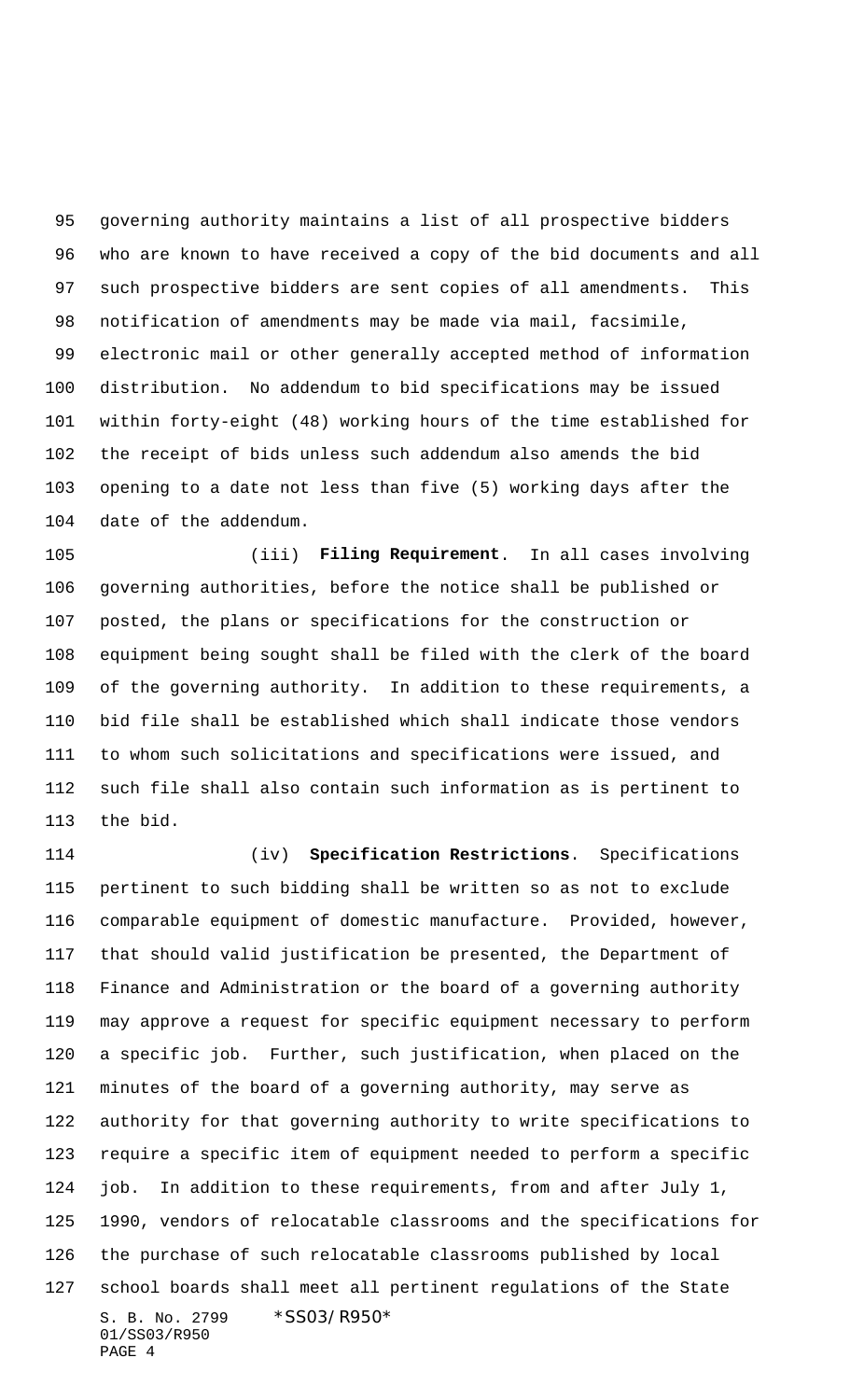Board of Education, including prior approval of such bid by the State Department of Education.

(d) **Lowest and best bid decision procedure.**

 (i) **Decision Procedure**. Purchases may be made from the lowest and best bidder. In determining the lowest and best bid, freight and shipping charges shall be included. Life-cycle costing, total cost bids, warranties, guaranteed buy-back provisions and other relevant provisions may be included in the best bid calculation. All best bid procedures for state agencies must be in compliance with regulations established by the Department of Finance and Administration. If any governing authority accepts a bid other than the lowest bid actually submitted, it shall place on its minutes detailed calculations and narrative summary showing that the accepted bid was determined to be the lowest and best bid, including the dollar amount of the accepted bid and the dollar amount of the lowest bid. No agency or governing authority shall accept a bid based on items not included in the specifications.

 (ii) **Construction Project Negotiations Authority**. If the lowest and best bid is not more than ten percent (10%) above the amount of funds allocated for a public construction or renovation project, then the agency or governing authority shall be permitted to negotiate with the lowest bidder in order to enter into a contract for an amount not to exceed the funds allocated.

S. B. No. 2799 \* SS03/R950\* 01/SS03/R950 PAGE 5 (e) **Lease-purchase authorization.** For the purposes of this section, the term "equipment" shall mean equipment, furniture and, if applicable, associated software and other applicable direct costs associated with the acquisition. Any lease-purchase of equipment which an agency is not required to lease-purchase under the master lease-purchase program pursuant to Section 31-7-10 and any lease-purchase of equipment which a governing authority elects to lease-purchase may be acquired by a lease-purchase agreement under this paragraph (e). Lease-purchase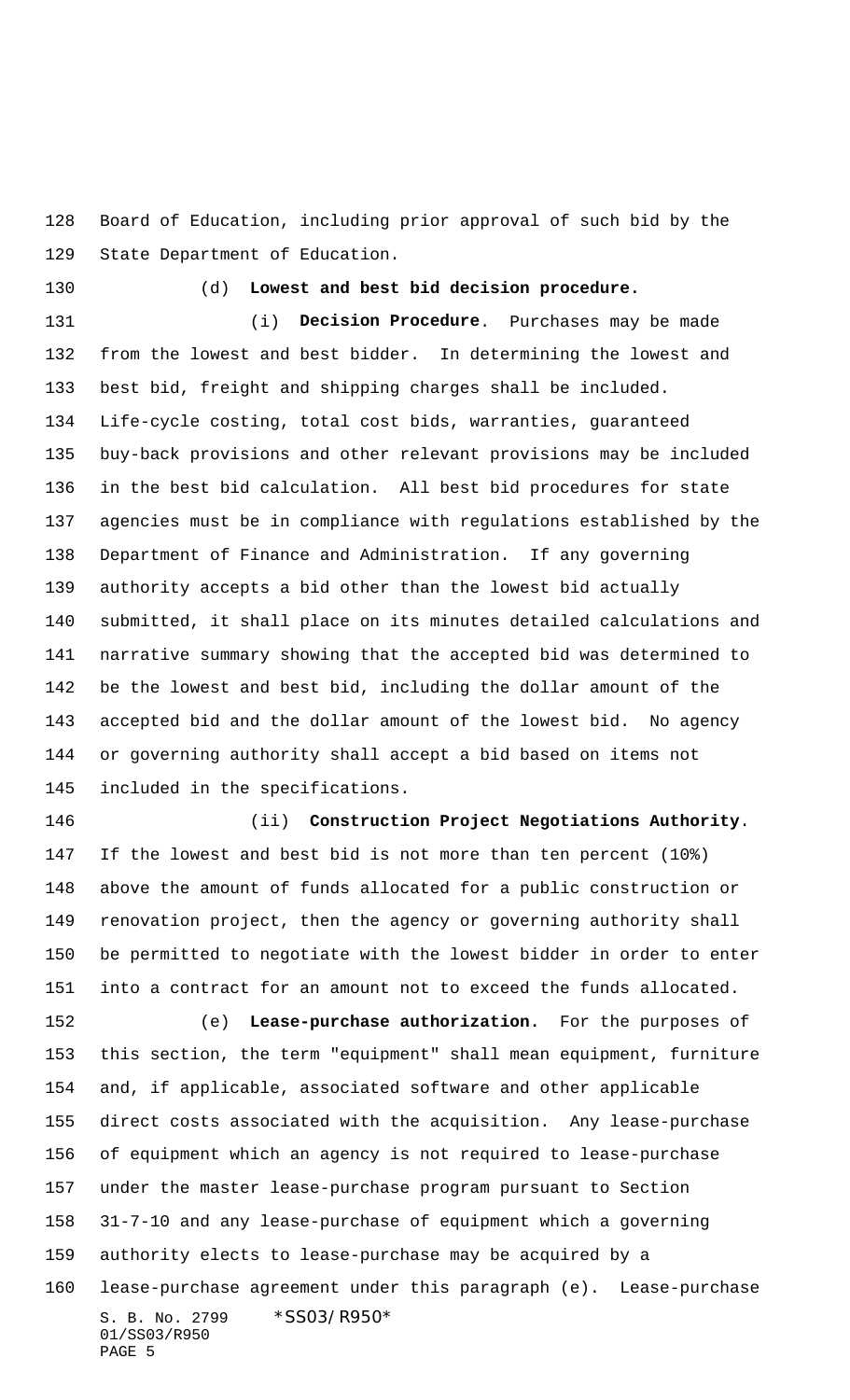S. B. No. 2799 \* SS03/R950\* 01/SS03/R950 PAGE 6 financing may also be obtained from the vendor or from a third-party source after having solicited and obtained at least two (2) written competitive bids, as defined in paragraph (b) of this section, for such financing without advertising for such bids. Solicitation for the bids for financing may occur before or after acceptance of bids for the purchase of such equipment or, where no such bids for purchase are required, at any time before the purchase thereof. No such lease-purchase agreement shall be for an annual rate of interest which is greater than the overall maximum interest rate to maturity on general obligation indebtedness permitted under Section 75-17-101, and the term of such lease-purchase agreement shall not exceed the useful life of equipment covered thereby as determined according to the upper limit of the asset depreciation range (ADR) guidelines for the Class Life Asset Depreciation Range System established by the Internal Revenue Service pursuant to the United States Internal Revenue Code and regulations thereunder as in effect on December 31, 1980, or comparable depreciation guidelines with respect to any equipment not covered by ADR guidelines. Any lease-purchase agreement entered into pursuant to this paragraph (e) may contain any of the terms and conditions which a master lease-purchase agreement may contain under the provisions of Section 31-7-10(5), and shall contain an annual allocation dependency clause substantially similar to that set forth in Section 31-7-10(8). Each agency or governing authority entering into a lease-purchase transaction pursuant to this paragraph (e) shall maintain with respect to each such lease-purchase transaction the same information as required to be maintained by the Department of Finance and Administration pursuant to Section 31-7-10(13). However, nothing contained in this section shall be construed to permit agencies to acquire items of equipment with a total acquisition cost in the aggregate of less than Ten Thousand Dollars (\$10,000.00) by a single lease-purchase transaction. All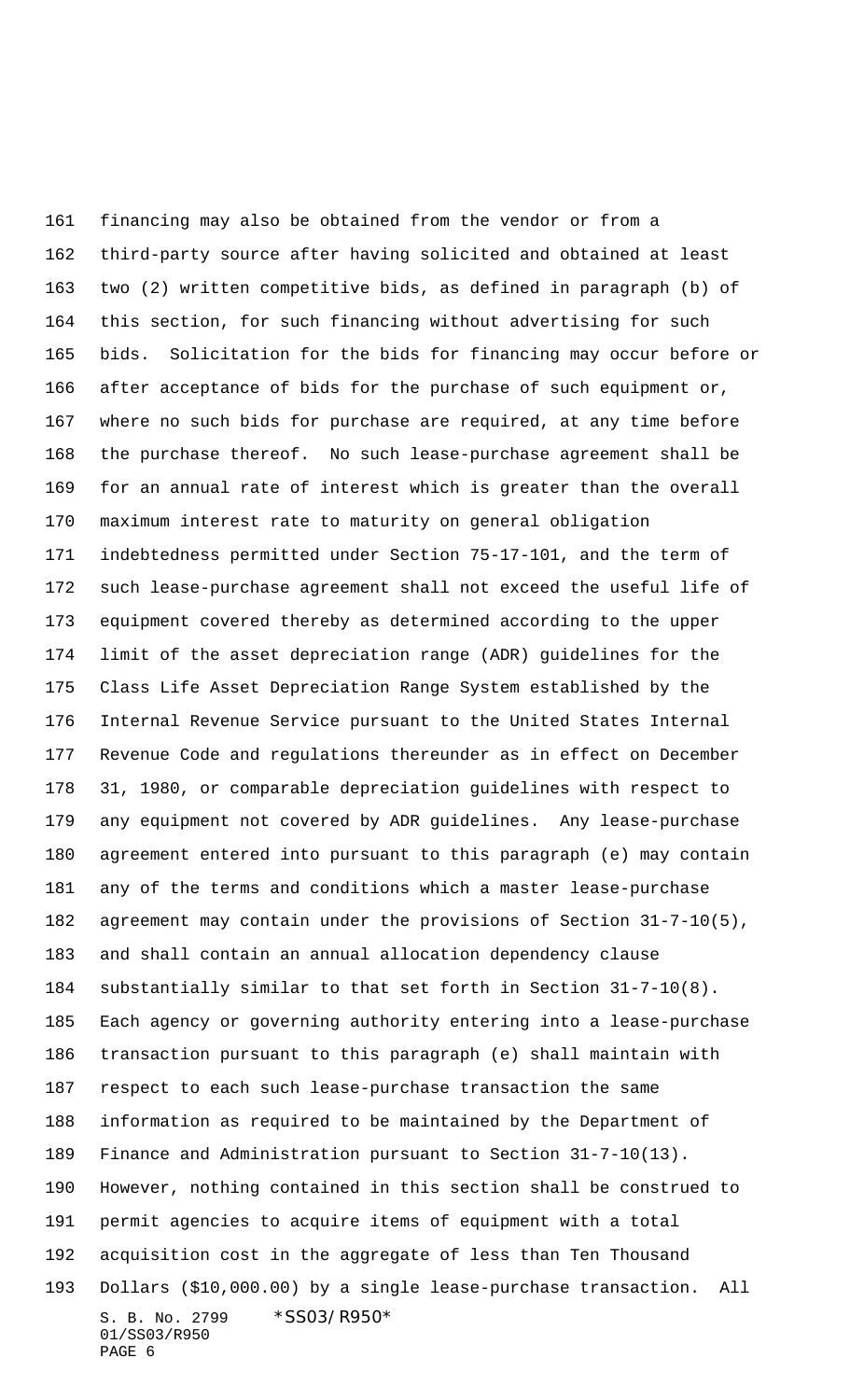equipment, and the purchase thereof by any lessor, acquired by lease-purchase under this paragraph and all lease-purchase payments with respect thereto shall be exempt from all Mississippi sales, use and ad valorem taxes. Interest paid on any lease-purchase agreement under this section shall be exempt from State of Mississippi income taxation.

 (f) **Alternate bid authorization.** When necessary to ensure ready availability of commodities for public works and the timely completion of public projects, no more than two (2) alternate bids may be accepted by a governing authority for commodities. No purchases may be made through use of such alternate bids procedure unless the lowest and best bidder, for reasons beyond his control, cannot deliver the commodities contained in his bid. In that event, purchases of such commodities may be made from one (1) of the bidders whose bid was accepted as an alternate.

S. B. No. 2799 \* SS03/R950\* 01/SS03/R950 (g) **Construction contract change authorization.** In the event a determination is made by an agency or governing authority after a construction contract is let that changes or modifications to the original contract are necessary or would better serve the purpose of the agency or the governing authority, such agency or governing authority may, in its discretion, order such changes pertaining to the construction that are necessary under the circumstances without the necessity of further public bids; provided that such change shall be made in a commercially reasonable manner and shall not be made to circumvent the public purchasing statutes. In addition to any other authorized person, the architect or engineer hired by an agency or governing authority with respect to any public construction contract shall have the authority, when granted by an agency or governing authority, to authorize changes or modifications to the original contract without the necessity of prior approval of the agency or governing authority when any such change or modification is less

PAGE 7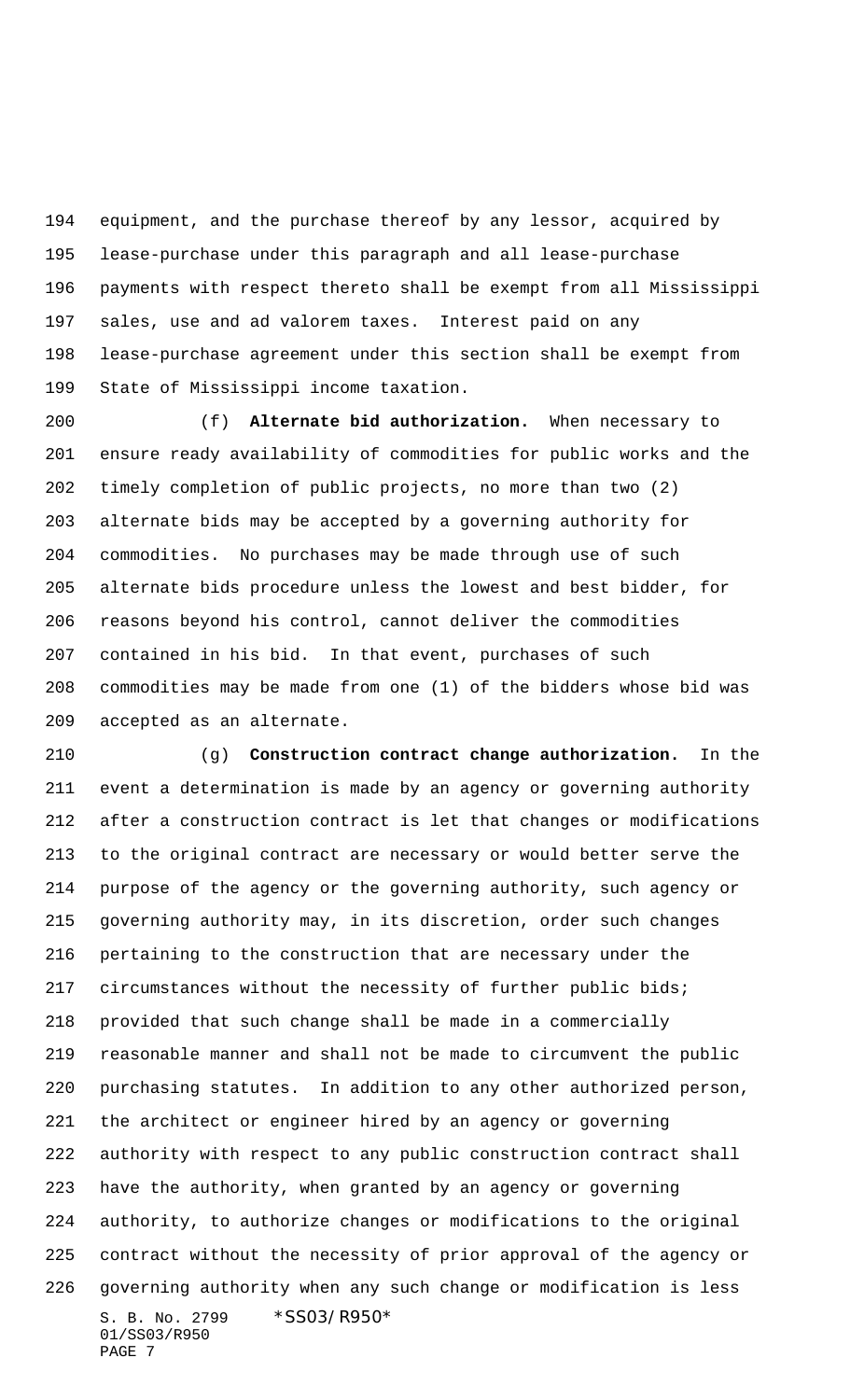than one percent (1%) of the total contract amount. The agency or governing authority may limit the number, manner or frequency of such emergency changes or modifications.

 (h) **Petroleum purchase alternative.** In addition to other methods of purchasing authorized in this chapter, when any agency or governing authority shall have a need for gas, diesel fuel, oils and/or other petroleum products in excess of the amount set forth in paragraph (a) of this section, such agency or governing authority may purchase the commodity after having solicited and obtained at least two (2) competitive written bids, as defined in paragraph (b) of this section. If two (2) competitive written bids are not obtained the entity shall comply with the procedures set forth in paragraph (c) of this section. In the event any agency or governing authority shall have advertised for bids for the purchase of gas, diesel fuel, oils and other petroleum products and coal and no acceptable bids can be obtained, such agency or governing authority is authorized and directed to enter into any negotiations necessary to secure the lowest and best contract available for the purchase of such commodities.

S. B. No. 2799 \*SS03/R950\* 01/SS03/R950 PAGE 8 (i) **Road construction petroleum products price adjustment clause authorization.** Any agency or governing authority authorized to enter into contracts for the construction, maintenance, surfacing or repair of highways, roads or streets, may include in its bid proposal and contract documents a price adjustment clause with relation to the cost to the contractor, including taxes, based upon an industry-wide cost index, of petroleum products including asphalt used in the performance or execution of the contract or in the production or manufacture of materials for use in such performance. Such industry-wide index shall be established and published monthly by the Mississippi Department of Transportation with a copy thereof to be mailed, upon request, to the clerks of the governing authority of each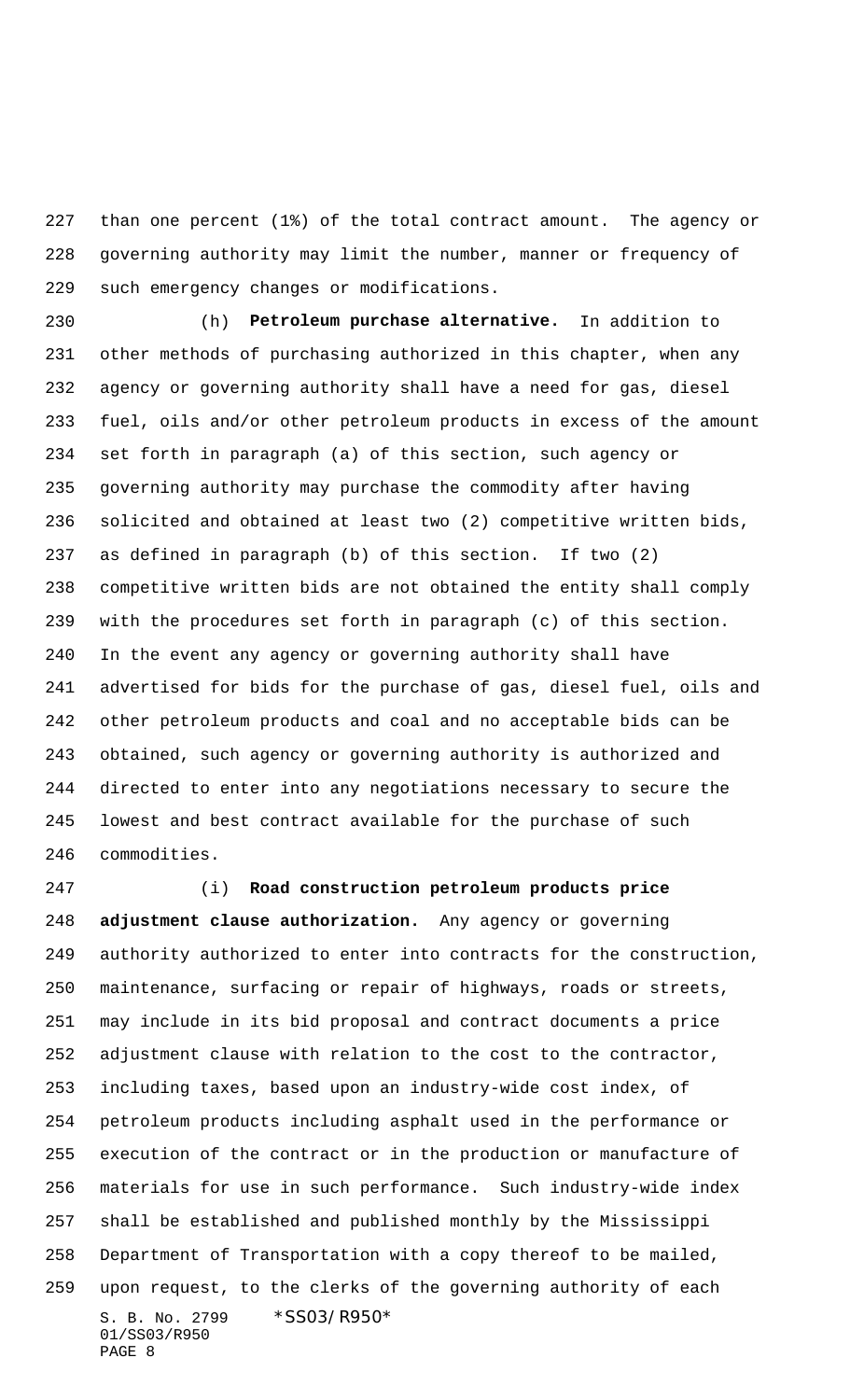municipality and the clerks of each board of supervisors throughout the state. The price adjustment clause shall be based on the cost of such petroleum products only and shall not include any additional profit or overhead as part of the adjustment. The bid proposals or document contract shall contain the basis and methods of adjusting unit prices for the change in the cost of such petroleum products.

 (j) **State agency emergency purchase procedure.** If the executive head of any agency of the state shall determine that an emergency exists in regard to the purchase of any commodities or repair contracts, so that the delay incident to giving opportunity for competitive bidding would be detrimental to the interests of the state, then the provisions herein for competitive bidding shall not apply and the head of such agency shall be authorized to make the purchase or repair. Total purchases so made shall only be for the purpose of meeting needs created by the emergency situation. In the event such executive head is responsible to an agency board, at the meeting next following the emergency purchase, documentation of the purchase, including a description of the commodity purchased, the purchase price thereof and the nature of the emergency shall be presented to the board and placed on the minutes of the board of such agency. The head of such agency shall, at the earliest possible date following such emergency purchase, file with the Department of Finance and Administration (i) a statement under oath certifying the conditions and circumstances of the emergency, and (ii) a certified copy of the appropriate minutes of the board of such agency, if applicable.

S. B. No. 2799 \*SS03/R950\* 01/SS03/R950 PAGE 9 (k) **Governing authority emergency purchase procedure.** If the governing authority, or the governing authority acting through its designee, shall determine that an emergency exists in regard to the purchase of any commodities or repair contracts, so that the delay incident to giving opportunity for competitive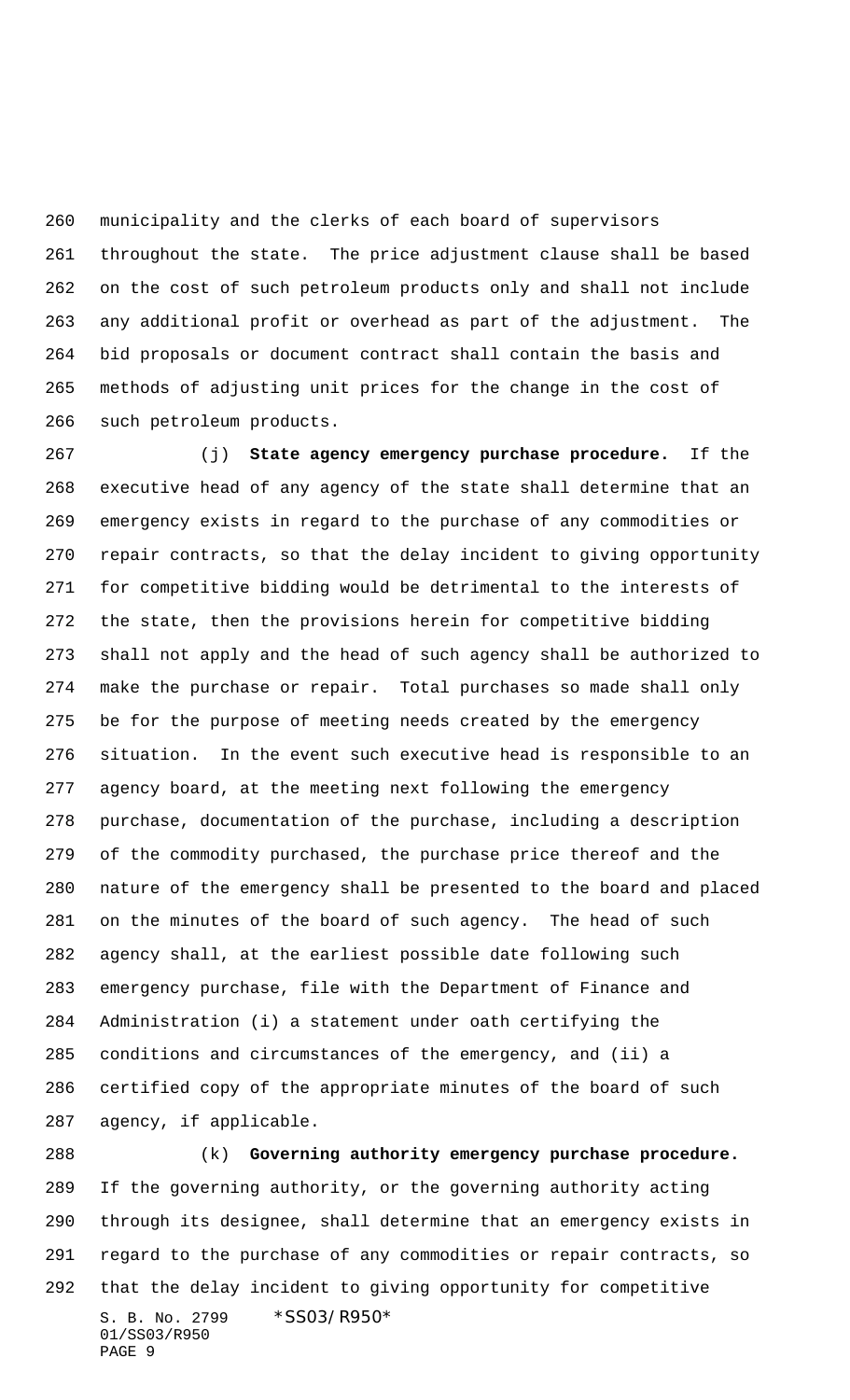bidding would be detrimental to the interest of the governing authority, then the provisions herein for competitive bidding shall not apply and any officer or agent of such governing authority having general or special authority therefor in making such purchase or repair shall approve the bill presented therefor, and he shall certify in writing thereon from whom such purchase was made, or with whom such a repair contract was made. At the board meeting next following the emergency purchase or repair contract, documentation of the purchase or repair contract, including a description of the commodity purchased, the price thereof and the nature of the emergency shall be presented to the board and shall be placed on the minutes of the board of such governing authority.

 (l) **Hospital purchase or lease authorization.** The commissioners or board of trustees of any hospital owned or owned and operated separately or jointly by one or more counties, cities, towns, supervisors districts or election districts, or combinations thereof, may contract with such lowest and best bidder for the purchase or lease of any commodity under a contract of purchase or lease-purchase agreement whose obligatory terms do not exceed five (5) years. In addition to the authority granted herein, the commissioners or board of trustees are authorized to enter into contracts for the lease of equipment or services, or both, which it considers necessary for the proper care of patients if, in its opinion, it is not financially feasible to purchase the necessary equipment or services. Any such contract for the lease of equipment or services executed by the commissioners or board shall not exceed a maximum of five (5) years' duration and shall include a cancellation clause based on unavailability of funds. If such cancellation clause is exercised, there shall be no further liability on the part of the lessee. (m) **Exceptions from bidding requirements.** Excepted

from bid requirements are: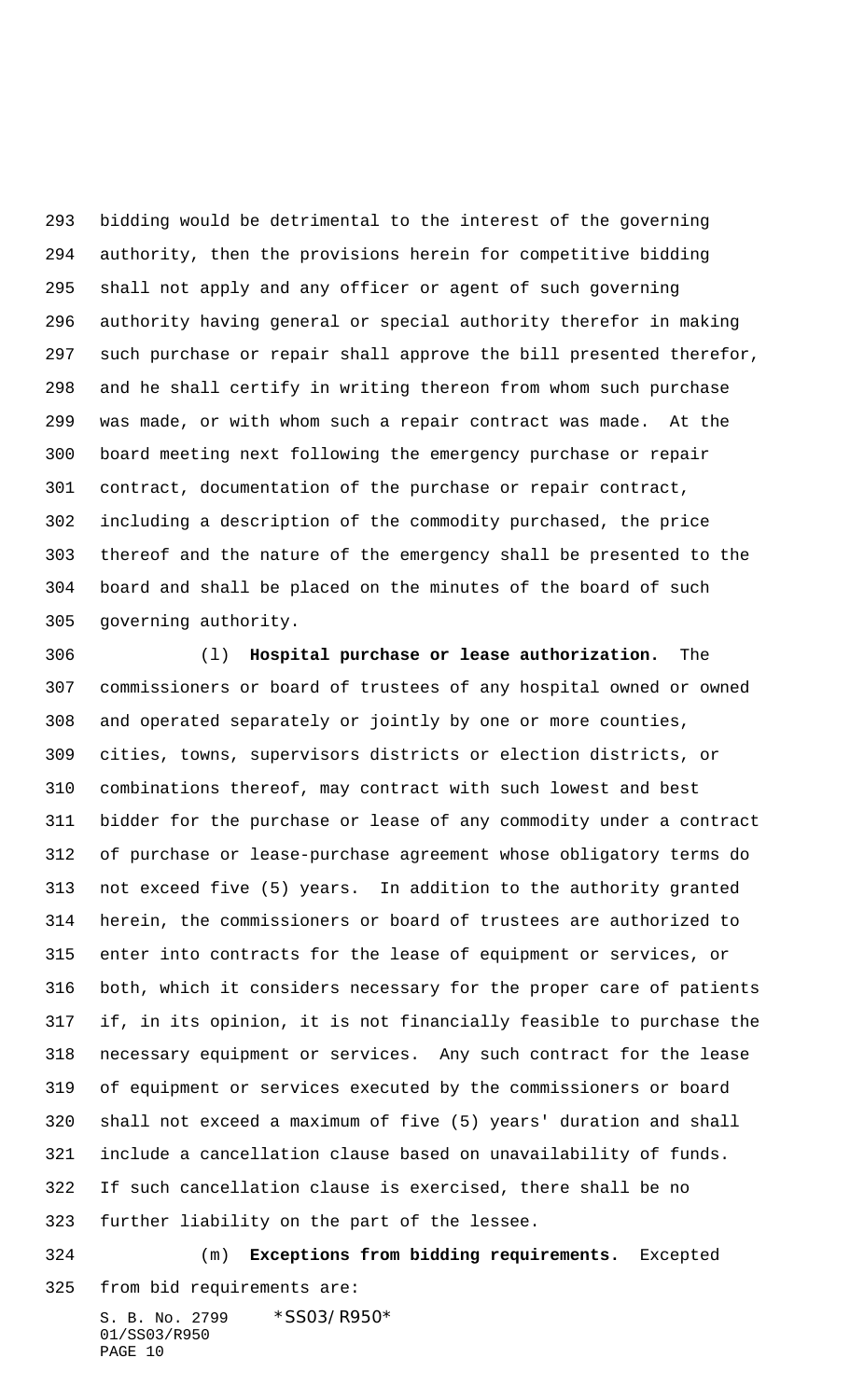(i) **Purchasing agreements approved by department.** Purchasing agreements, contracts and maximum price regulations executed or approved by the Department of Finance and Administration.

 (ii) **Outside equipment repairs.** Repairs to equipment, when such repairs are made by repair facilities in the private sector; however, engines, transmissions, rear axles and/or other such components shall not be included in this exemption when replaced as a complete unit instead of being repaired and the need for such total component replacement is known before disassembly of the component; provided, however, that invoices identifying the equipment, specific repairs made, parts identified by number and name, supplies used in such repairs, and the number of hours of labor and costs therefor shall be required for the payment for such repairs.

 (iii) **In-house equipment repairs.** Purchases of parts for repairs to equipment, when such repairs are made by personnel of the agency or governing authority; however, entire assemblies, such as engines or transmissions, shall not be included in this exemption when the entire assembly is being replaced instead of being repaired.

 (iv) **Raw gravel or dirt.** Raw unprocessed deposits of gravel or fill dirt which are to be removed and transported by the purchaser.

 (v) **Governmental equipment auctions.** Motor vehicles or other equipment purchased from a federal or state agency or a governing authority at a public auction held for the purpose of disposing of such vehicles or other equipment. Any purchase by a governing authority under the exemption authorized by this subparagraph (v) shall require advance authorization spread upon the minutes of the governing authority to include the listing of the item or items authorized to be purchased and the maximum bid authorized to be paid for each item or items.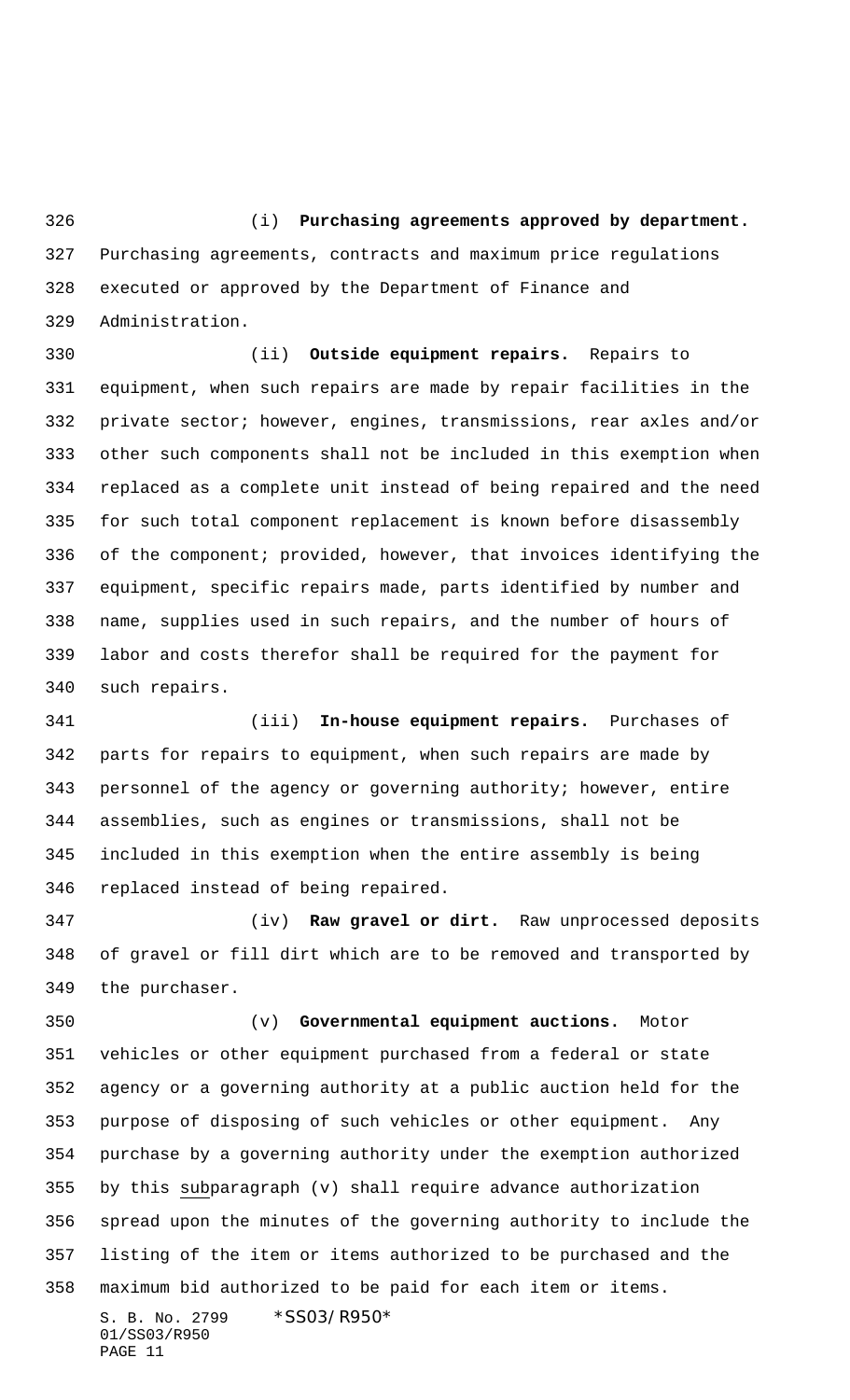(vi) **Intergovernmental sales and transfers.** Purchases, sales, transfers or trades by governing authorities or state agencies when such purchases, sales, transfers or trades are made by a private treaty agreement or through means of negotiation, from any federal agency or authority, another governing authority or state agency of the State of Mississippi, or any state agency of another state. Nothing in this section shall permit such purchases through public auction except as provided for in subparagraph (v) of this section. It is the intent of this section to allow governmental entities to dispose of and/or purchase commodities from other governmental entities at a price that is agreed to by both parties. This shall allow for purchases and/or sales at prices which may be determined to be below the market value if the selling entity determines that the sale at below market value is in the best interest of the taxpayers of the state. Governing authorities shall place the terms of the agreement and any justification on the minutes, and state agencies shall obtain approval from the Department of Finance and Administration, prior to releasing or taking possession of the commodities.

 (vii) **Perishable supplies or food.** Perishable supplies or foods purchased for use in connection with hospitals, the school lunch programs, homemaking programs and for the feeding of county or municipal prisoners.

S. B. No. 2799 \* SS03/R950\* 01/SS03/R950 PAGE 12 (viii) **Single source items.** Noncompetitive items available from one (1) source only. In connection with the purchase of noncompetitive items only available from one (1) source, a certification of the conditions and circumstances requiring the purchase shall be filed by the agency with the Department of Finance and Administration and by the governing authority with the board of the governing authority. Upon receipt of that certification the Department of Finance and Administration or the board of the governing authority, as the case may be, may,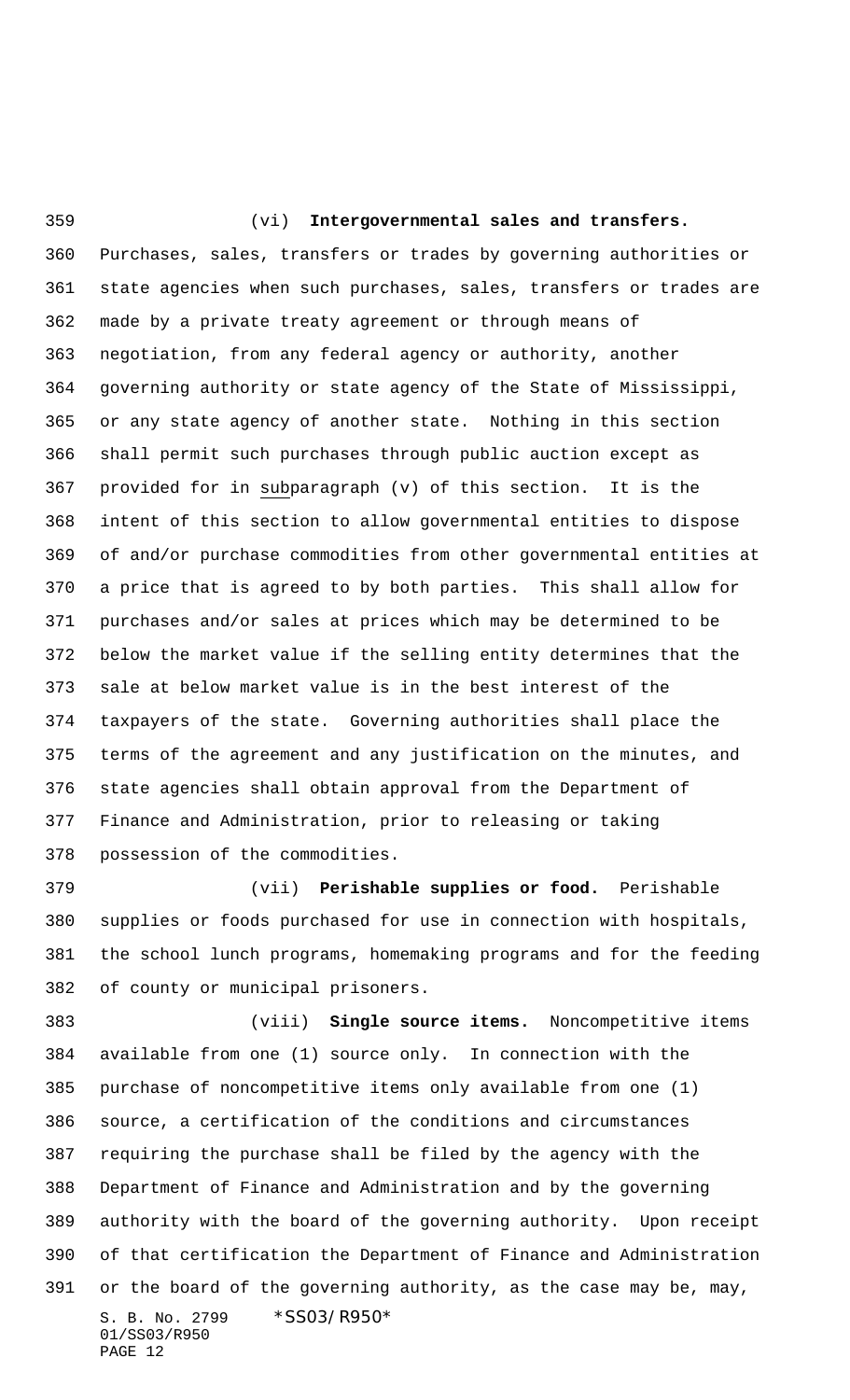in writing, authorize the purchase, which authority shall be noted on the minutes of the body at the next regular meeting thereafter. In those situations, a governing authority is not required to obtain the approval of the Department of Finance and Administration.

 (ix) **Waste disposal facility construction contracts.** Construction of incinerators and other facilities for disposal of solid wastes in which products either generated therein, such as steam, or recovered therefrom, such as materials 401 for recycling, are to be sold or otherwise disposed of; provided, however, in constructing such facilities a governing authority or agency shall publicly issue requests for proposals, advertised for in the same manner as provided herein for seeking bids for public construction projects, concerning the design, construction, ownership, operation and/or maintenance of such facilities, wherein such requests for proposals when issued shall contain terms and conditions relating to price, financial responsibility, technology, environmental compatibility, legal responsibilities and such other matters as are determined by the governing authority or agency to be appropriate for inclusion; and after responses to the request for proposals have been duly received, the governing authority or agency may select the most qualified proposal or proposals on the basis of price, technology and other relevant factors and from such proposals, but not limited to the terms thereof, negotiate and enter contracts with one or more of the persons or firms submitting proposals.

 (x) **Hospital group purchase contracts.** Supplies, commodities and equipment purchased by hospitals through group purchase programs pursuant to Section 31-7-38.

S. B. No. 2799 \* SS03/R950\* (xi) **Information Technology Products.** Purchases of information technology products made by governing authorities under the provisions of purchase schedules, or contracts executed or approved by the Mississippi Department of Information

```
01/SS03/R950
PAGE 13
```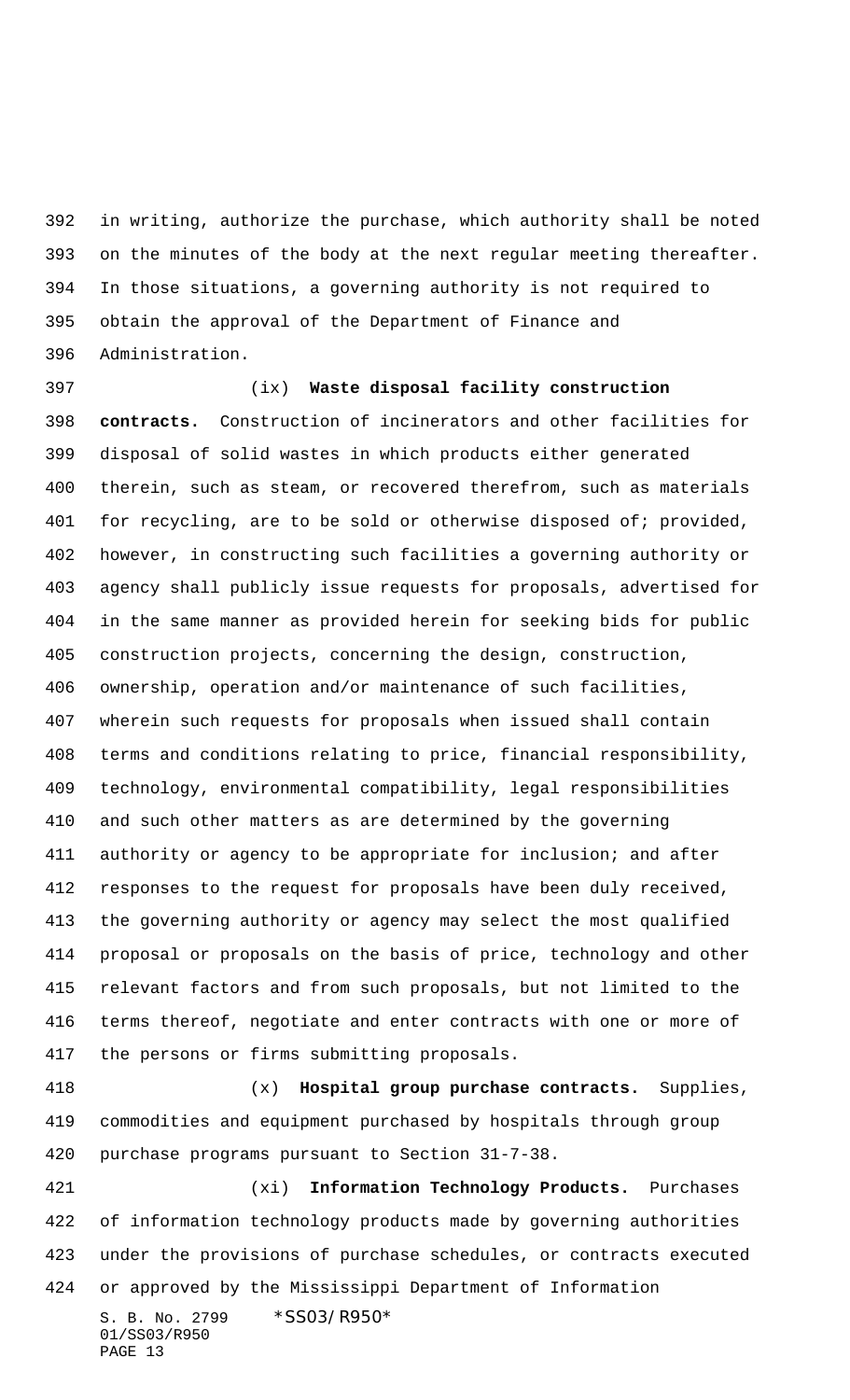Technology Services and designated for use by governing authorities.

 (xii) **Energy efficiency services and equipment.** Energy efficiency services and equipment acquired by school districts, community and junior colleges, institutions of higher learning and state agencies or other applicable governmental entities on a shared-savings, lease or lease-purchase basis pursuant to Section 31-7-14.

 (xiii) **Municipal electrical utility system fuel.** Purchases of coal and/or natural gas by municipally-owned electric power generating systems that have the capacity to use both coal and natural gas for the generation of electric power.

 (xiv) **Library books and other reference materials.** Purchases by libraries or for libraries of books and periodicals; processed film, video cassette tapes, filmstrips and slides; recorded audio tapes, cassettes and diskettes; and any such items as would be used for teaching, research or other information distribution; however, equipment such as projectors, recorders, audio or video equipment, and monitor televisions are not exempt 444 under this subparagraph.

 (xv) **Unmarked vehicles.** Purchases of unmarked vehicles when such purchases are made in accordance with purchasing regulations adopted by the Department of Finance and Administration pursuant to Section 31-7-9(2).

 (xvi) **Election ballots.** Purchases of ballots printed pursuant to Section 23-15-351.

 (xvii) **Multichannel interactive video systems.** From and after July 1, 1990, contracts by Mississippi Authority for Educational Television with any private educational institution or private nonprofit organization whose purposes are educational in regard to the construction, purchase, lease or lease-purchase of facilities and equipment and the employment of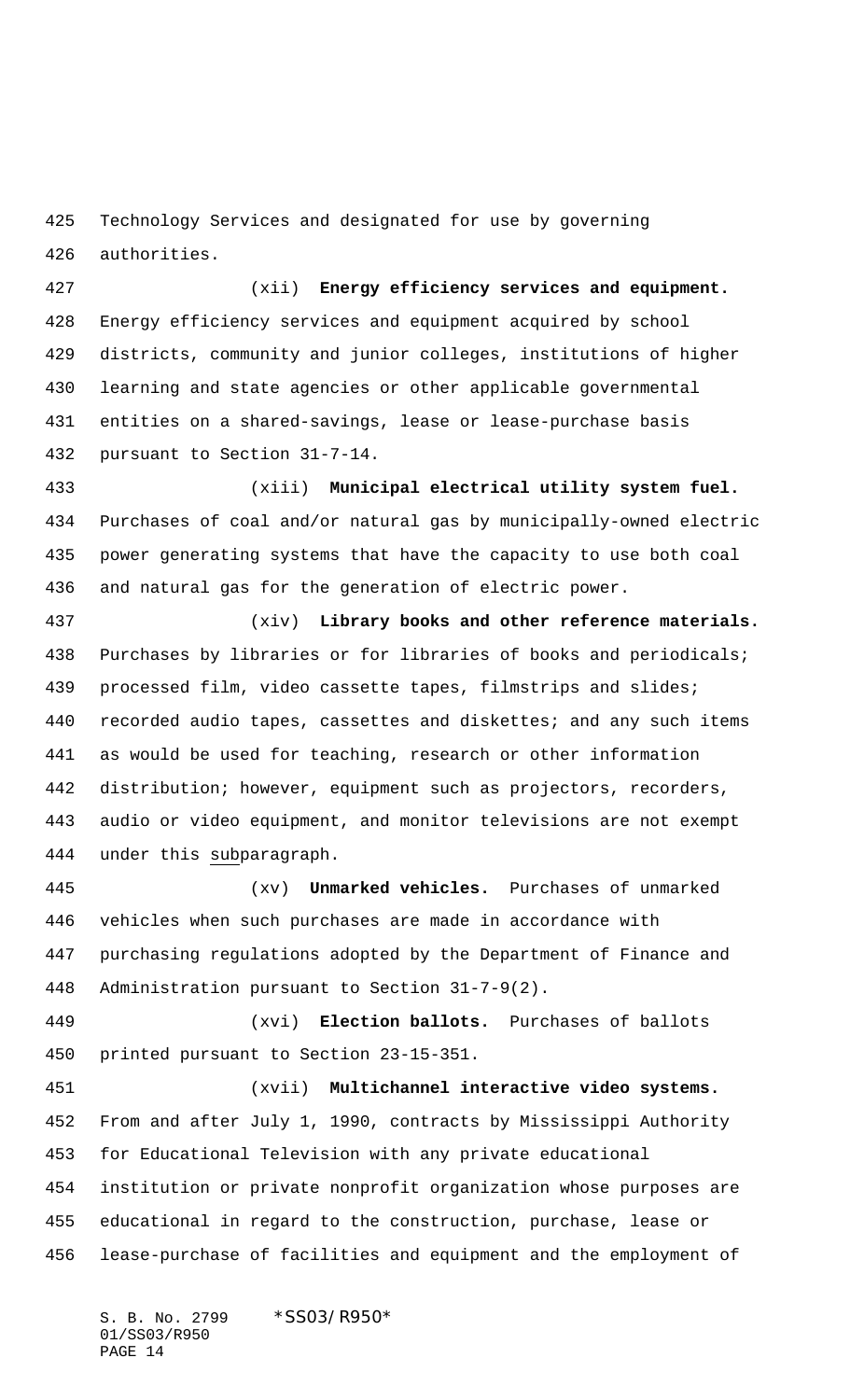personnel for providing multichannel interactive video systems (ITSF) in the school districts of this state.

 (xviii) **Purchases of prison industry products.** From and after January 1, 1991, purchases made by state agencies or governing authorities involving any item that is manufactured, processed, grown or produced from the state's prison industries.

 (xix) **Undercover operations equipment.** Purchases of surveillance equipment or any other high-tech equipment to be used by law enforcement agents in undercover operations, provided that any such purchase shall be in compliance with regulations established by the Department of Finance and Administration.

 (xx) **Junior college books for rent.** Purchases by community or junior colleges of textbooks which are obtained for the purpose of renting such books to students as part of a book service system.

 (xxi) **Certain school district purchases.** Purchases of commodities made by school districts from vendors with which any levying authority of the school district, as defined in Section 37-57-1, has contracted through competitive bidding procedures for purchases of the same commodities.

 (xxii) **Garbage, solid waste and sewage contracts.** Contracts for garbage collection or disposal, contracts for solid waste collection or disposal and contracts for sewage collection or disposal.

 (xxiii) **Municipal water tank maintenance contracts.** Professional maintenance program contracts for the repair or maintenance of municipal water tanks, which provide professional services needed to maintain municipal water storage tanks for a fixed annual fee for a duration of two (2) or more years.

 (xxiv) **Purchases of Mississippi Industries for the Blind products.** Purchases made by state agencies or governing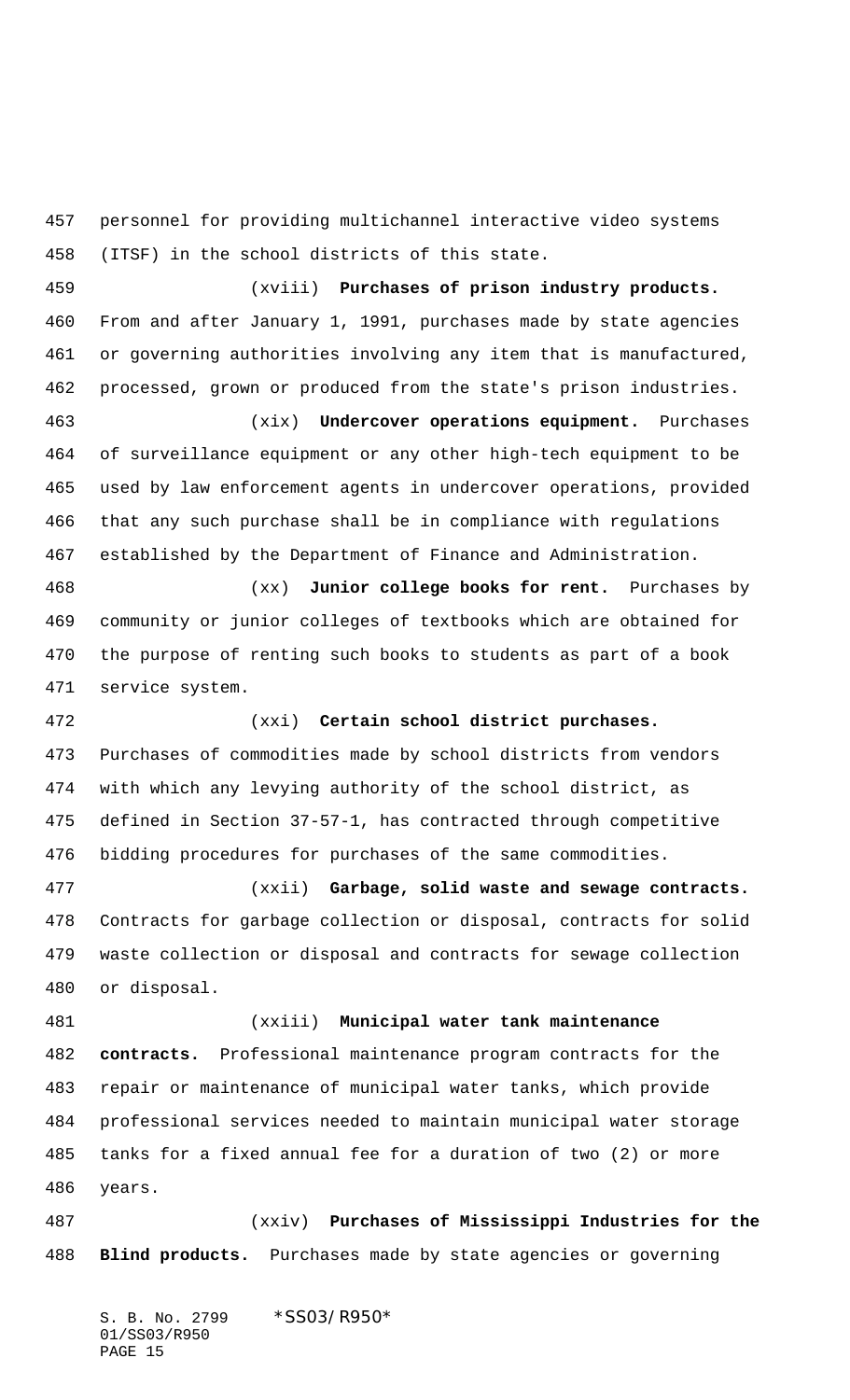authorities involving any item that is manufactured, processed or produced by the Mississippi Industries for the Blind.

 (xxv) **Purchases of state-adopted textbooks.** Purchases of state-adopted textbooks by public school districts. (xxvi) **Certain purchases under the Mississippi**

 **Major Economic Impact Act**. Purchases made pursuant to the provisions of Section 57-75-9(2).

 (n) **Term contract authorization.** All contracts for the purchase of:

 (i) All contracts for the purchase of commodities, equipment and public construction (including, but not limited to, repair and maintenance), may be let for periods of not more than sixty (60) months in advance, subject to applicable statutory provisions prohibiting the letting of contracts during specified periods near the end of terms of office. Term contracts for a period exceeding twenty-four (24) months shall also be subject to ratification or cancellation by governing authority boards taking office subsequent to the governing authority board entering the contract.

 (ii) Bid proposals and contracts may include price adjustment clauses with relation to the cost to the contractor based upon a nationally published industry-wide or nationally published and recognized cost index. The cost index used in a price adjustment clause shall be determined by the Department of Finance and Administration for the state agencies and by the governing board for governing authorities. The bid proposal and contract documents utilizing a price adjustment clause shall contain the basis and method of adjusting unit prices for the change in the cost of such commodities, equipment and public construction.

S. B. No. 2799 \*SS03/R950\* 01/SS03/R950 PAGE 16 (o) **Purchase law violation prohibition and vendor penalty.** No contract or purchase as herein authorized shall be made for the purpose of circumventing the provisions of this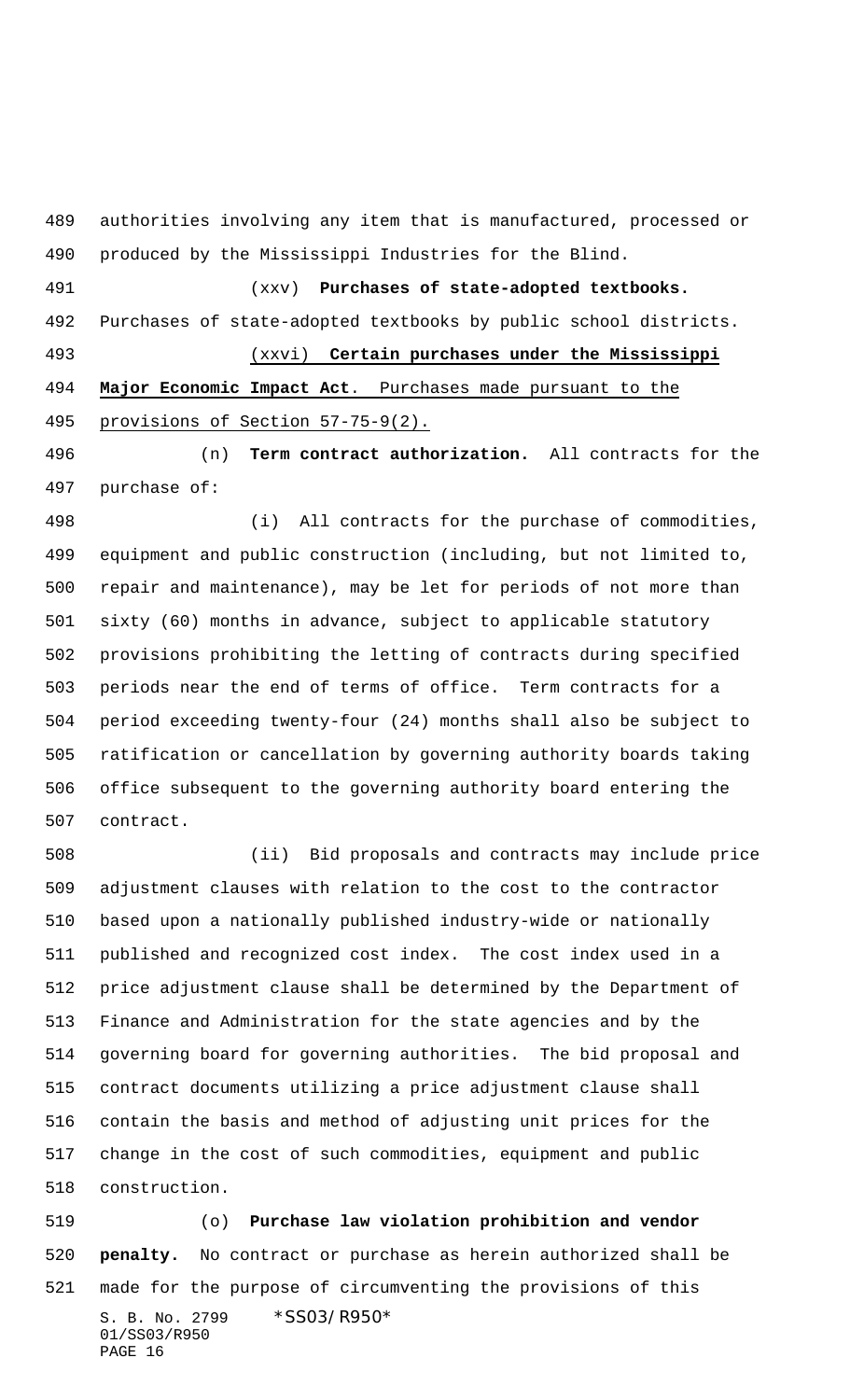section requiring competitive bids, nor shall it be lawful for any person or concern to submit individual invoices for amounts within those authorized for a contract or purchase where the actual value of the contract or commodity purchased exceeds the authorized amount and the invoices therefor are split so as to appear to be authorized as purchases for which competitive bids are not required. Submission of such invoices shall constitute a misdemeanor punishable by a fine of not less than Five Hundred Dollars (\$500.00) nor more than One Thousand Dollars (\$1,000.00), or by imprisonment for thirty (30) days in the county jail, or both such fine and imprisonment. In addition, the claim or claims submitted shall be forfeited.

 (p) **Electrical utility petroleum-based equipment purchase procedure.** When in response to a proper advertisement therefor, no bid firm as to price is submitted to an electric utility for power transformers, distribution transformers, power breakers, reclosers or other articles containing a petroleum product, the electric utility may accept the lowest and best bid therefor although the price is not firm.

S. B. No. 2799 \*SS03/R950\* 01/SS03/R950 PAGE 17 (q) **Fuel management system bidding procedure.** Any governing authority or agency of the state shall, before contracting for the services and products of a fuel management or fuel access system, enter into negotiations with not fewer than two (2) sellers of fuel management or fuel access systems for competitive written bids to provide the services and products for the systems. In the event that the governing authority or agency cannot locate two (2) sellers of such systems or cannot obtain bids from two (2) sellers of such systems, it shall show proof that it made a diligent, good-faith effort to locate and negotiate with two (2) sellers of such systems. Such proof shall include, but not be limited to, publications of a request for proposals and letters soliciting negotiations and bids. For purposes of this paragraph (q), a fuel management or fuel access system is an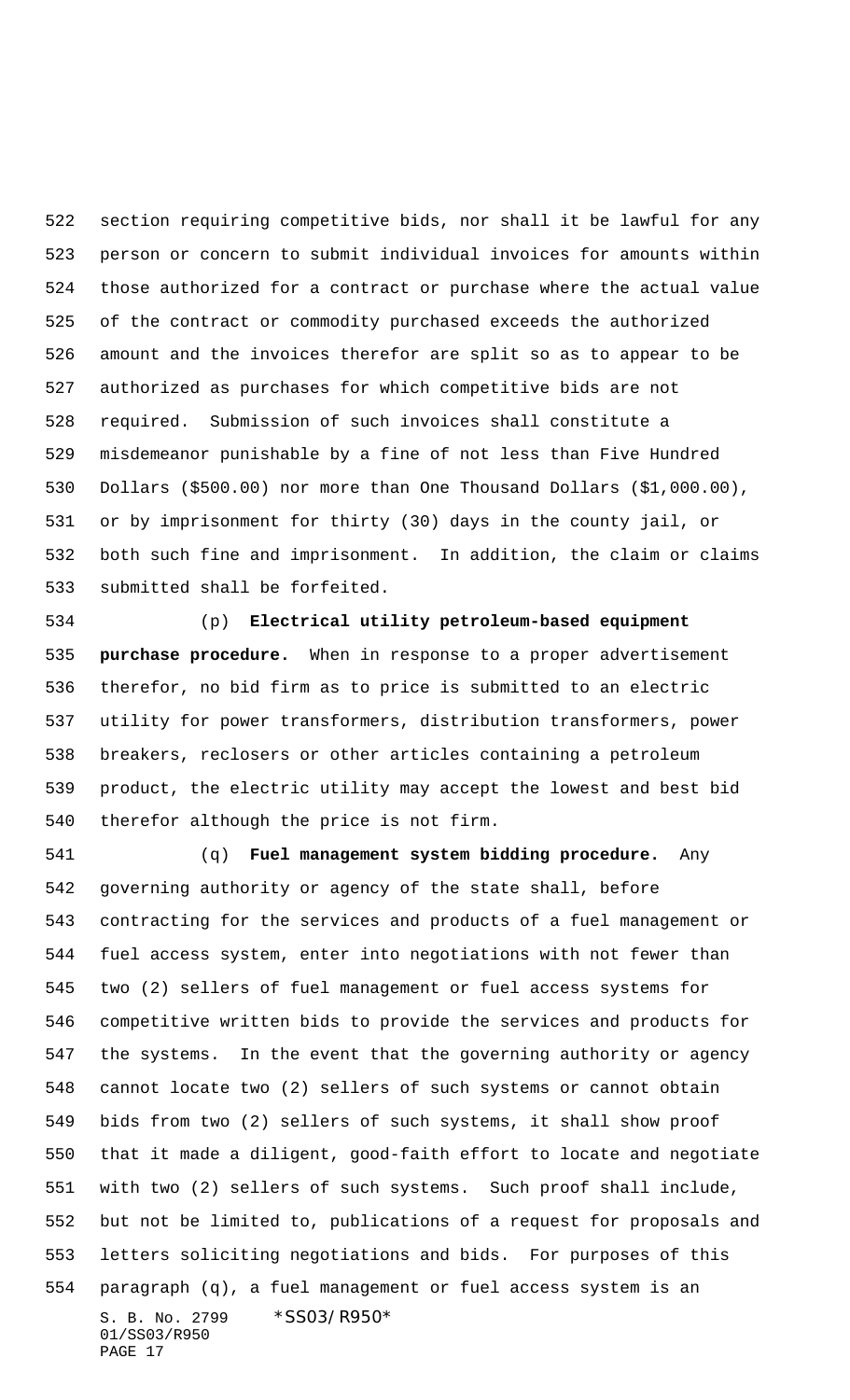automated system of acquiring fuel for vehicles as well as management reports detailing fuel use by vehicles and drivers, and the term "competitive written bid" shall have the meaning as defined in paragraph (b) of this section. Governing authorities and agencies shall be exempt from this process when contracting for the services and products of a fuel management or fuel access systems under the terms of a state contract established by the Office of Purchasing and Travel.

 **\* \* \***

 (r) **Minority set aside authorization.** Notwithstanding any provision of this section to the contrary, any agency or governing authority, by order placed on its minutes, may, in its discretion, set aside not more than twenty percent (20%) of its anticipated annual expenditures for the purchase of commodities from minority businesses; however, all such set-aside purchases shall comply with all purchasing regulations promulgated by the Department of Finance and Administration and shall be subject to bid requirements under this section. Set-aside purchases for which competitive bids are required shall be made from the lowest and best minority business bidder. For the purposes of this paragraph, the term "minority business" means a business which is owned by a majority of persons who are United States citizens or permanent resident aliens (as defined by the Immigration and Naturalization Service) of the United States, and who are Asian, Black, Hispanic or Native American, according to the following definitions:

 (i) "Asian" means persons having origins in any of the original people of the Far East, Southeast Asia, the Indian subcontinent, or the Pacific Islands.

 (ii) "Black" means persons having origins in any black racial group of Africa.